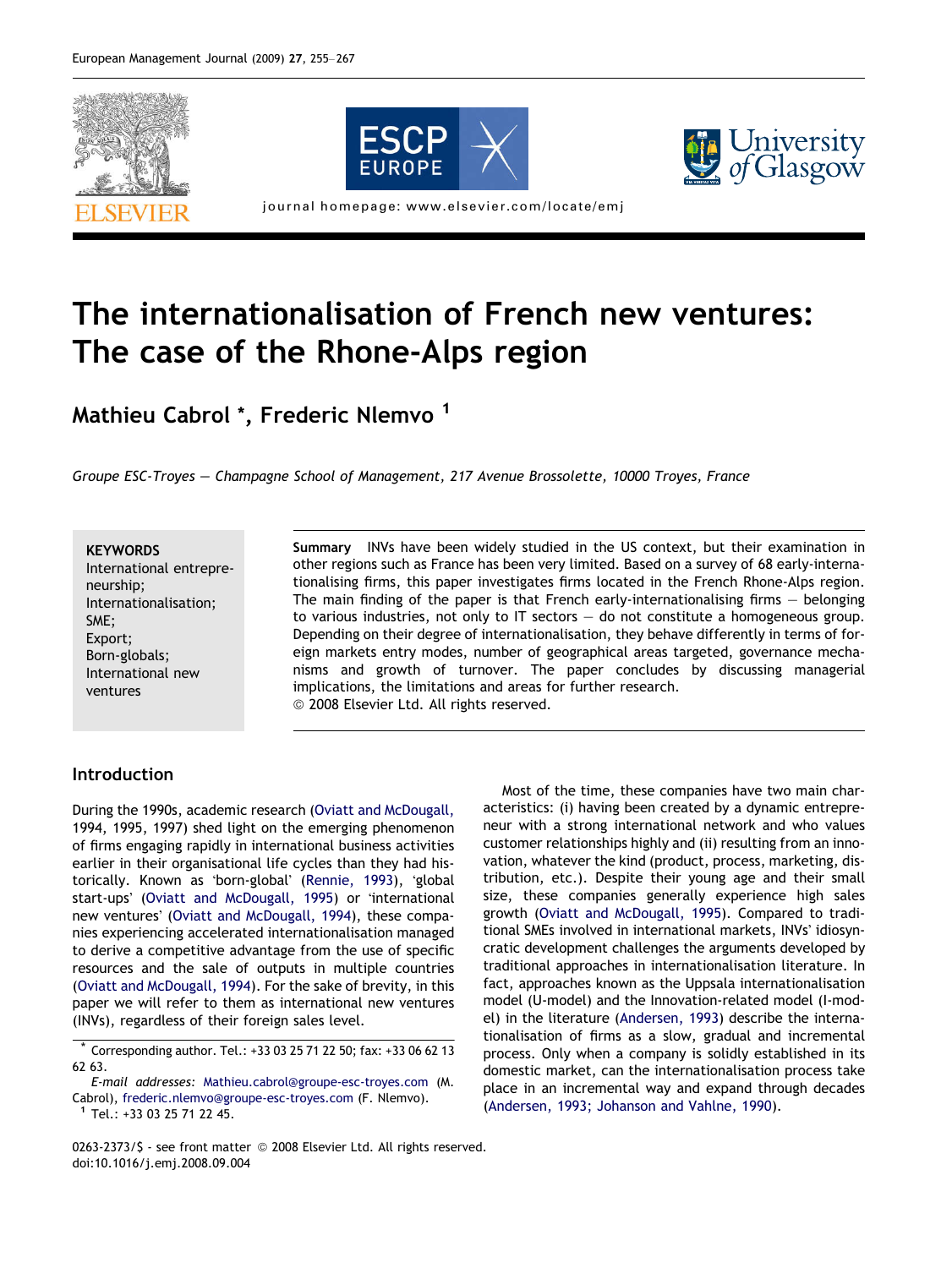While INVs have been subject to extensive research in the Anglo-Saxon context, such studies devoted to the French context are rare<sup>2</sup> (e.g. [Moen, 2002; Moen and Serv](#page--1-0)[ais, 2002\)](#page--1-0). This may be partly explained by the fact that data available on French exports make the identification of INVs hard [\(Mesure and Klappers, 2008\)](#page--1-0).

The objective of this exploratory research is to study early internationalisation of a sample of 68 French companies extracted from a population of 2274 firms, all registered in the Rhone-Alps region, the second largest economic region in France after Paris.<sup>3</sup> The analyses conducted focused on industrial firms created ex-nihilo and that developed international sales soon after they were founded, that is less than six years. In so doing, the challenge is to analyse the internationalisation of new ventures more deeply and thus to highlight the main characteristics and behaviour of such firms in France. When appropriate, we also compare their development process to that described in the literature, namely by the Uppsala School [\(Johanson and Vahlne, 1977, 1990\)](#page--1-0) and various export models.

In summary, we will examine two research questions: (i) What are the main characteristics of French early-internationalising firms?<sup>4</sup>; (ii) Do they constitute a homogeneous group? To address these questions, the paper is structured as follows. The first section is a literature review focused on different approaches of the internationalisation process while in the second we introduce the methodology adopted. In the third section, we present the results of statistical analyses based on an exploratory survey conducted in 2003. In the last section, we discuss the results and managerial implications of our findings, as well as the limitations of the paper, before suggesting some avenues for future research.

 $4$  For the sake of simplicity and convenience, in the remainder of the paper we will call them INVs.

#### Literature review

Early internationalisation of new ventures questions the traditional theoretical approaches of internationalisation. Of various theories in this field, two approaches, described below, seem particularly relevant in explaining the internationalisation of new ventures. Firstly, the approach which considers internationalisation as a process [\(Johanson and](#page--1-0) [Vahlne, 1977, 1990](#page--1-0)), or a development in stages. Those two models are also called, respectively, U- (Uppsala Model) and I-models ([Andersen, 1993](#page--1-0)). The second approach is the theoretical framework of the international new ventures (INVs) developed by [McDougall et al. \(1994\)](#page--1-0) and [Oviatt](#page--1-0) [and McDougall \(1994\).](#page--1-0)

### The process theory of internationalisation (PTI) perspective

[Johanson and Vahlne \(1977, 1990\)](#page--1-0) proposed a dynamic model of the internationalisation process known as  $PTI - the$ process theory of internationalisation ([Autio, 2005\)](#page--1-0). Rooted in four basic interrelated concepts, namely (i) the 'commitment decisions'; (ii) the 'current activities' relating to the change in the internationalisation of the company; (iii) the 'market commitment' and (iv) the 'market knowledge', this model considers that steps followed by a company in its international development are influenced by its level of internationalisation in terms of knowledge and commitment and that progress made in the international arena (relating to the commitment decisions and the current activities) influences the degree of internationalisation of the company (market commitment and market knowledge). Knowledge accumulation in firms is path-dependent, depending on the intensity of exposure to foreign markets and the diversity of the exposure ([Eriksson et al., 2000\)](#page--1-0). Through exposure to international markets, firms accumulate different types of knowledge: institutional knowledge, and business knowledge that increases their awareness to opportunities and issues in the foreign markets. The internationalisation knowledge so acquired enables firms to take appropriate actions in order to open up new markets ([Eriks](#page--1-0)[son et al., 1997\)](#page--1-0).

Thus, the modes of entry into foreign markets are a succession of stages ([Johanson and Wiedersheim-Paul, 1975\)](#page--1-0) beginning by an irregular export activity, followed by export via independent representatives (agents or distributors), completed by the establishment of a subsidiary company for sales abroad, and sometimes by setting up manufacturing units abroad. According to the PTI, in order to cope with the uncertainty and to minimize risks, companies will adopt the chain of entry modes described above, country by country.

Due to the necessary progressive accumulation of knowledge related to the entry and commitment of resources in foreign markets, their development is slow and gradual ([Eri](#page--1-0)[ksson et al., 2000; Johanson and Vahlne, 2003](#page--1-0)). In other words, the more a company acquires experience in foreign markets, the more its management will be able to commit resources. This international experience is vital and depending on this, the management team will decide whether to continue international development or not.

<sup>&</sup>lt;sup>2</sup> In their literature review "Empirical evidence of theory of international new ventures'', [Meckl and Schramm \(2005\)](#page--1-0) analysed 20 empirical papers – written in English – published between 1991 and 2005 in leading Journals in International Business, International Marketing and Entrepreneurship. The only papers eligible for review were theoretically and empirically sound studies focused on INVs. While France is a major trading country, only two studies investigated French companies: [Moen \(2002\)](#page--1-0) and [Moen and Servais \(2002\).](#page--1-0) However, neither study was exclusively devoted to France as the former studied Norway and France and the latter Norway, Denmark and France.

<sup>&</sup>lt;sup>3</sup> Due to the diversity of its economic activities, without any particular focus on one industry and not capitalising on a sole attractive city, Rhone-Alps is considered to be the most representative of the France economic landscape. With 6 million inhabitants and an area of 43,698 sq km, the Rhone-Alps region is the second largest and wealthiest region of France. According to Eurostat data (NUTS2), Rhone-Alps is one of the ten wealthiest regions within the European Union. Its GDP (more than €174 billion in 2006) is higher than that of many countries: Finland, Ireland, the Czech Republic, Hungary, Greece, Luxembourg and Portugal. In terms of area, its territory is comparable to that of states such as Denmark, Switzerland and Slovakia. Rhone-Alps is more populated than Denmark, Ireland, Scotland and Slovakia.